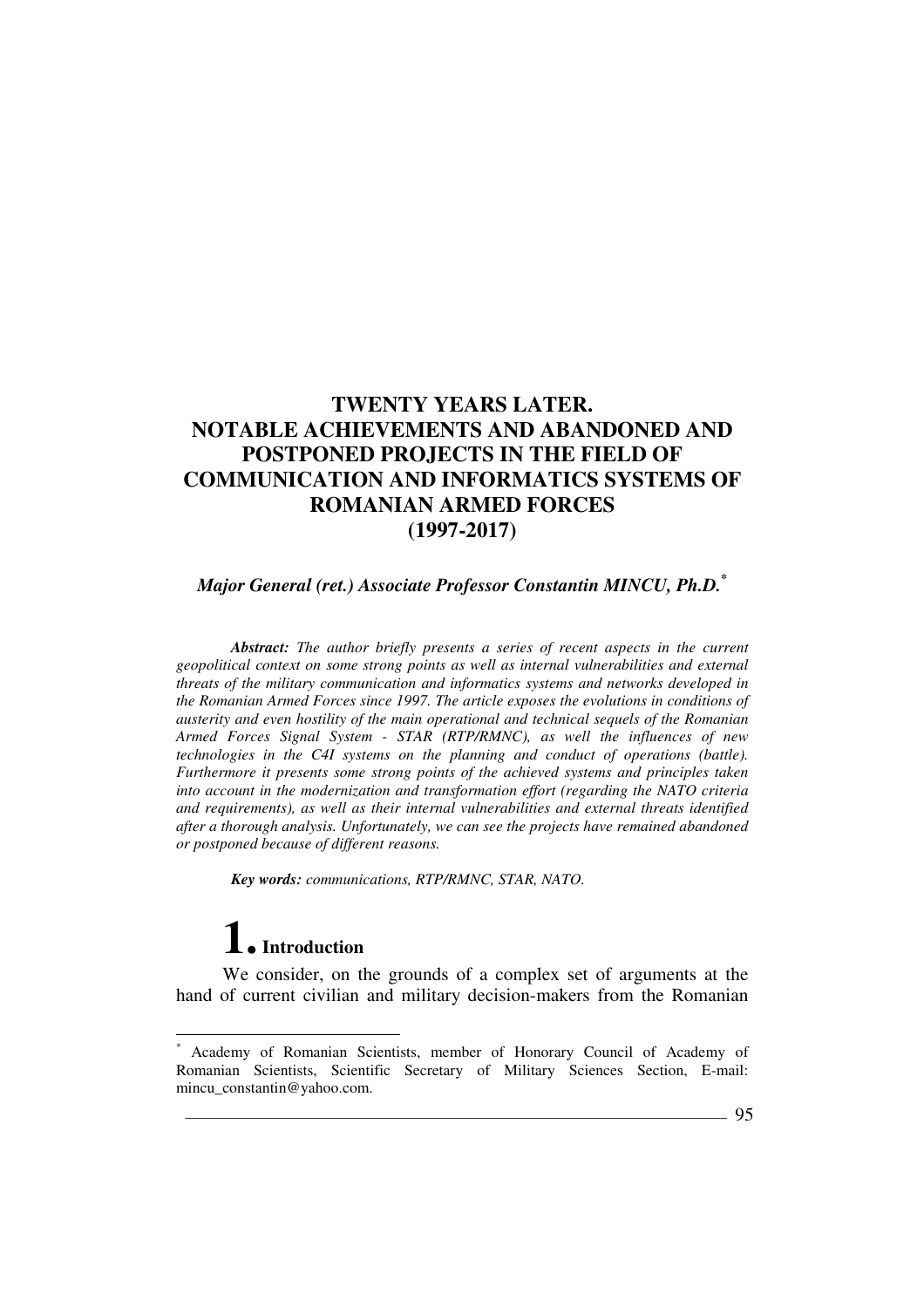Ministry of Defense that a critical revision of achievements and failures in the field of communications and information systems (CIS) over the last twenty years is of utmost relevance and usefulness in today's geopolitical global and areal context.

It is necessary to attentively observe and take act of the fact that in the areas of technical systems for command and control of forces and their use in real or almost real-time, the role of C4I systems increased exponentially due to some technological and operational progress made in the latest years in certain important armed forces of NATO and non-NATO countries, among which we can mention:

•Rapid technological developments in the production of communication and informatics equipment;

•Amazing growth of computers' performances, in the late 25-30 years;

 $\bullet$ The development of microprocessors' performances<sup>1</sup> as basic element for operation speed and for decreasing efforts;

•Conceptual, technological and operational unity of equipment and digital communication networks with electronic computing and software applications;

•Increasing pressure on military command and control structures for the continuous shortening of operational conduct cycle and for the correct and rapid performance of a multi-criteria analysis of a huge volume of data needed for planning and conduct of operation;

•Perfecting optical-electronic sensors integrated in all the systems and platforms of weapons and equipment;

•Emergence and development of digital maps and their integration in GPS systems;

•Conceptual and acting emergence and development of "info-war", which nowadays has increasingly violent manifestations;

•Elaboration of new concepts on waging war, such as: "network based warfare", "asymmetric military conflicts", "cyber-war", "fight against terrorism", "hybrid warfare", etc.

 1 http://wikipedia.org/wiki/central\_processing\_unit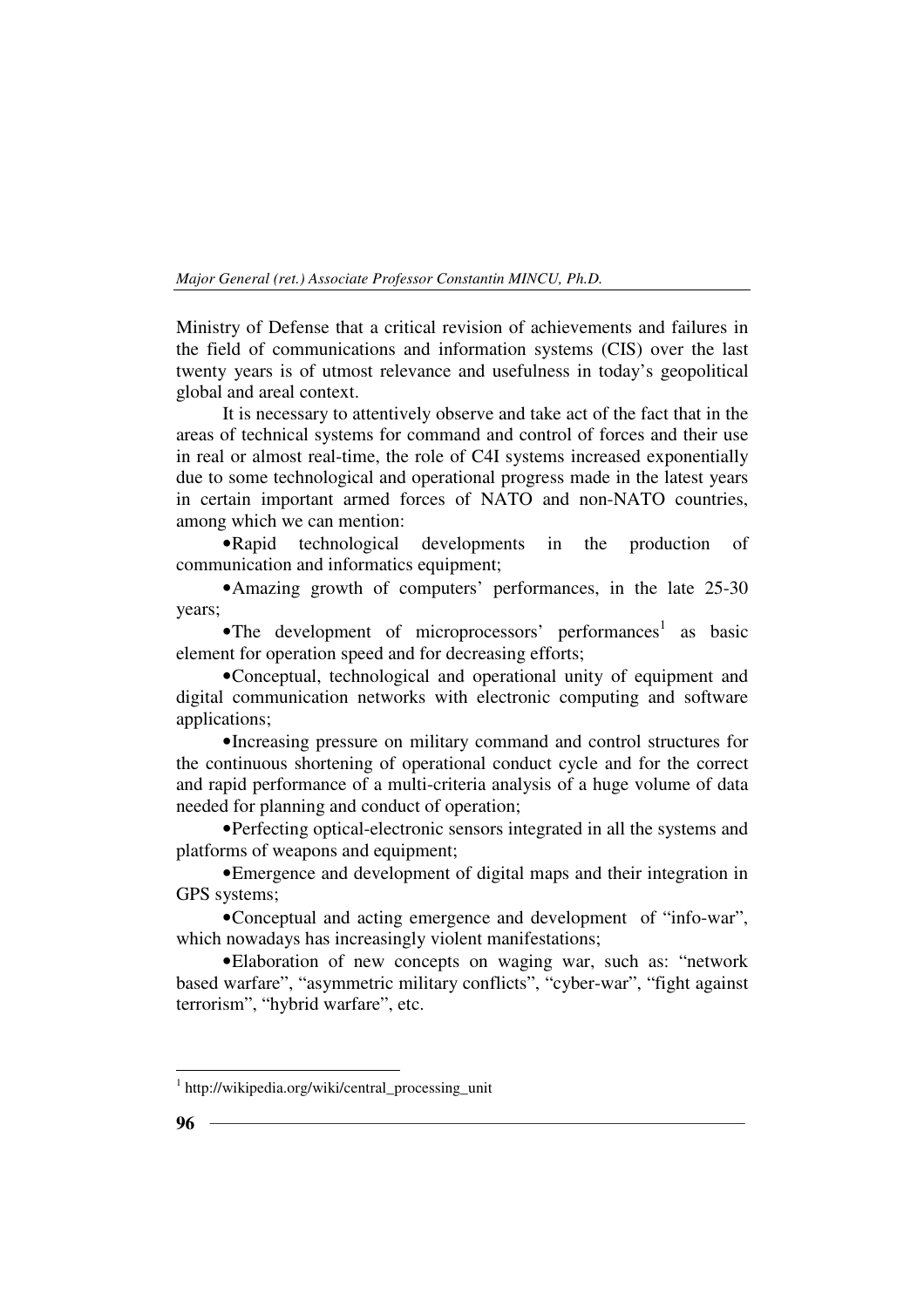For all the aforementioned issues, developments and comparative analyses can be performed, including one between some systems in the modern armed forces and in the Romanian Armed Forces, with clear conclusions on the steps to follow if there is the necessary political and institutional will and if human and financial resources are allotted.

## **2. Some influences of the new scientific and technological developments on the communication and informatics systems and equipment with direct effects in planning and conducting modern military actions**

Specialists and analysts in the military field<sup>2</sup> unanimously consider that the unprecedented development of techniques and technologies, the emergence of new products and services with accelerated development – we particularly refer to information technology, special technologies, digital communication systems, software applications designed for planning and conducting operations (battles), as well to the technologies implemented in weapon systems – have a major impact on all categories of forces, weapons, armaments systems and implicitly on the intended results of actions in crisis and war situations.

It is understandable that we will not be able – given the limited amount of space reserved – to identify and present all the possible influences (there are many and in permanent development). We will try to bring to the attention of the interested parties just a few of them which we consider to be more important and visible today.

**Thus, in the field of military and civilian human resources and the performances expected from the military systems there can be identified:**

•New and difficult requirements in professional, psychological training and in the development of moral qualities to be able to confront some increasingly complex and hard to manage systems;

•The need for everybody from the General to the soldier to understand the new "tools" of information age in all their technical and

 2  *Papers of Jubilee Symposium AFCEA,* Washington DC, June 18-19, 2006, with the interventions of: Admiral Edmund P. Giambastini Jr., Vice-president (on that date) of the Joint US Army Staff and General (Ret.) Colin L. Powell (former State Secretary).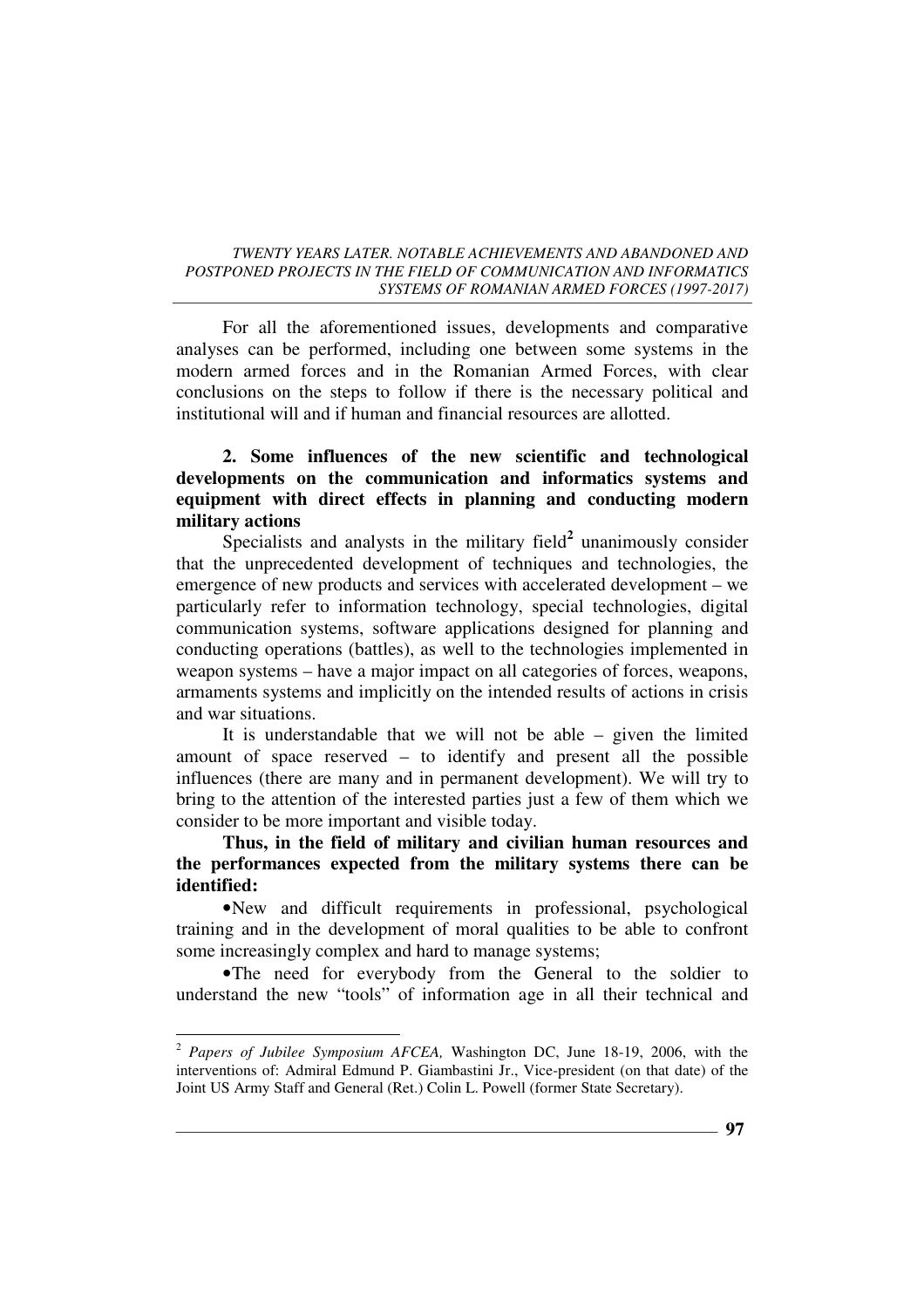operational complexity, in order to use them normally, naturally, without gaps caused by the technological stress (for all the combatants, no matter their position, rank, or category of armed forces);

•Just appreciation of C4ISR systems; limits (+ variables) under the conditions of a rough cyber warfare, led with all modern means. Therefore, the militaries should remain capable to act in need without these means, which can end up in congestion or collapse (this is understandable even in the most technologized armed forces, as those of the US);

•Testing, during exercises, under conditions as close as possible to realities of the modern battlefield, of the manner of relationship of fighters with systems of complex weapons assisted by computers or included in C4ISR-type of technical and operational systems;

•Specific training and taking necessary measures to protect fighters from the psychological war actions used by the enemy in peacetime, crisis and war situations.

## **In exercising command and control from the strategic level to the individual soldier, there are the following needs:**

•Increasing the capacity of commanders, staff officers and combatants to know the enemy and his intentions in real (quasi-real) time by using the C4ISR system possibilities (where they exist);

•Rapid, multi-criteria analysis of complex situations by using computers and specific software programs and, by this, shortening the time allotted to all the commander and staff activities (conduct cycle);

•Detailed storage of data and information about all the aspects of operation (fight) in their chronology and depicting by analysis some lessons for the future actions;

•Automated replication and storage of data and information from the main base control point to its other 1-2 own control points, at some subordinate echelon control points and at the upper echelon control points;

•Appointing the high commanders following serious criteria such as professionalism, psycho-moral training and resilience in stress environments, under the conditions they exercise management of complex human and technical systems and have a wide spatial unfolding (is easy to understand from the situation itself that the increasing number of political appointments in recent years in Romania were destined, from the beginning,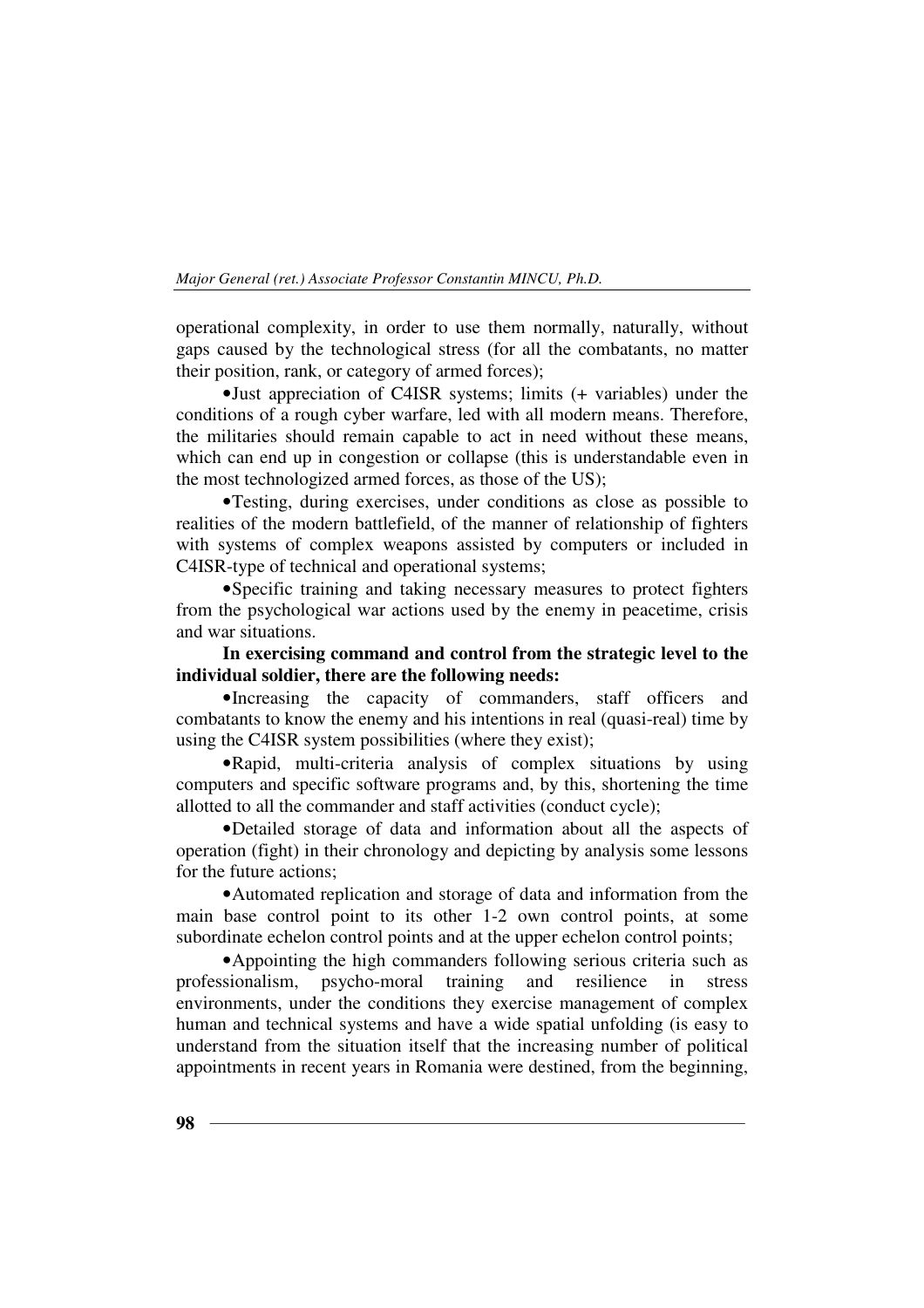to destroying the cohesion and efficiency of military structures in any modern army);

•With the help of the new technologies, it was possible to reduce the number and the size of the communication and computer means, as well as the control cells, in some cases almost ten times. This has increased the mobility and protection of all control points.

**In the field of ISR sensors sub-systems' integration in the C4ISR complex systems, we could mention the following points:** 

• We can clearly understand that communications and informatics systems cannot be a strong differentiator in complex military actions without an operational and technical integration of large classes of opticalelectronic sensors (radar systems, infrared sensors, optical sensors, acoustical sensors, laser marking and sighting systems, etc.) as we now understand through highly integrated C4ISR (+ variants) systems;

• Conceiving, starting from all the information and data gathered through modern technical (including satellites) and human means, of a common image of the space of military actions and sending it to the entitled people in real or almost real time;

• Creating operational and technical possibilities to "see" further and faster than the enemy, through the combined performances of sensors, humans and computers;

• Taking technical and organizational measures to protect sensors from the potential countermeasures of the enemy;

• Creating a real possibility for each combatant to become himself a sensor integrated into a system by communication means, micro-computers and sensors he wears in battle, no matter the environment or place he is situated in a given time.

As a conclusion to this chapter we can state that the new technical means (communications, computers, software applications, sensors) directly determine increased efficiency and rapidity of command and control acts and concomitantly bring to the front new external risks and internal vulnerabilities which must be acknowledged and counteracted.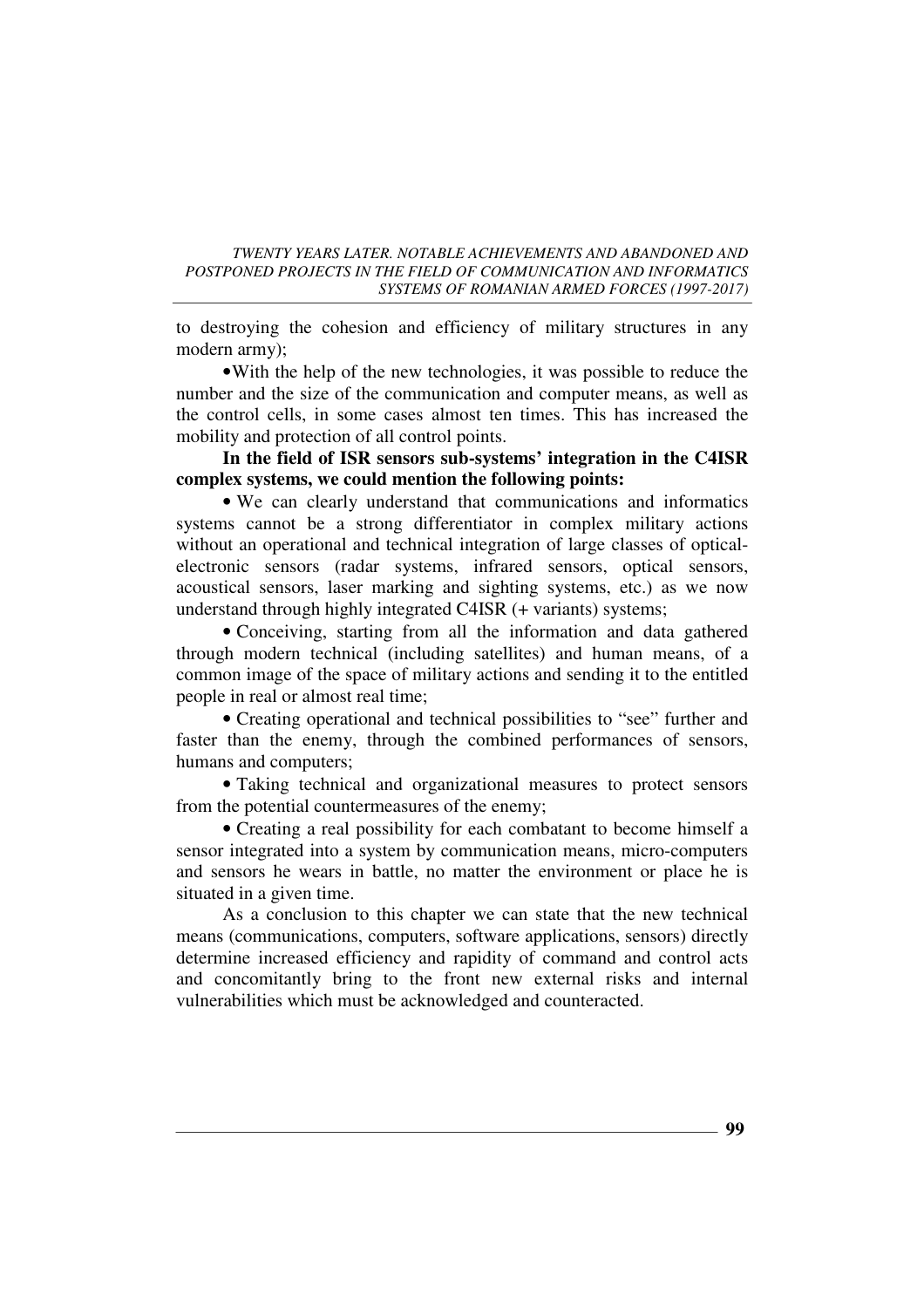## **3. Evolution of communication and informatics systems in the Romanian Armed Forces between 1950-2017**

We consider that the development of Romanian Armed Forces signal branch following World War II is very well synthesized in the Communication and Informatics chapter (pages 408 – 441), in Romanian Armed Forces Encyclopedia (*Enciclopedia Armatei României)*, published in 2009, chapter republished by the Signal Command in Communications and Informatics Journal no. 2 (10) in 2009 (*Revista Comunicațiilor și Informaticii nr. 2 (10), 2009*).

We think it is necessary to recall some main aspects with positive or negative effects in time (some prolonged until today):

•From 1950 until 1968 we can speak about signal in the lower limit of an European armed force, with exclusively analogue techniques imported from USSR, usually at least 10 years behind the endowment of the armed forces of our (then) ally;

•The events in August 1968 represented the wakeup call for the Romanian political and military decision-makers (but not for long time) that saw the quantitative and qualitative scarcity of technical structures and means in exercising troop leadership during that period of time. Therefore, the focus was on the design and manufacturing in our country of some types of technique and equipment with acceptable performances, adapted to the need of troops conduct on the national territory.

•In 1978, the Command of Signal Troops (CTT) established "The Study on the development of signal branch of service" and mainly proposed measures to improve armed forces' signal troops in order to avoid stagnation, material and moral obsolescence of the technique, diminished leadership response capacity in special situations.

•There was some progress, particularly in the production of techniques for tactical echelons but in the middle of the '80s the enthusiasm stopped. The excessive saving measures imposed on the armed forces by the political leadership of that time made the encouraging dynamics of efforts to improve the signal means and forces not to produce obvious improvements. 1989 found the armed signal system at the level of an analogue one, equipped with obsolete heterogeneous technique with a lot of technical risk elements, with no obvious forms of transit to digitization, computerization and automation.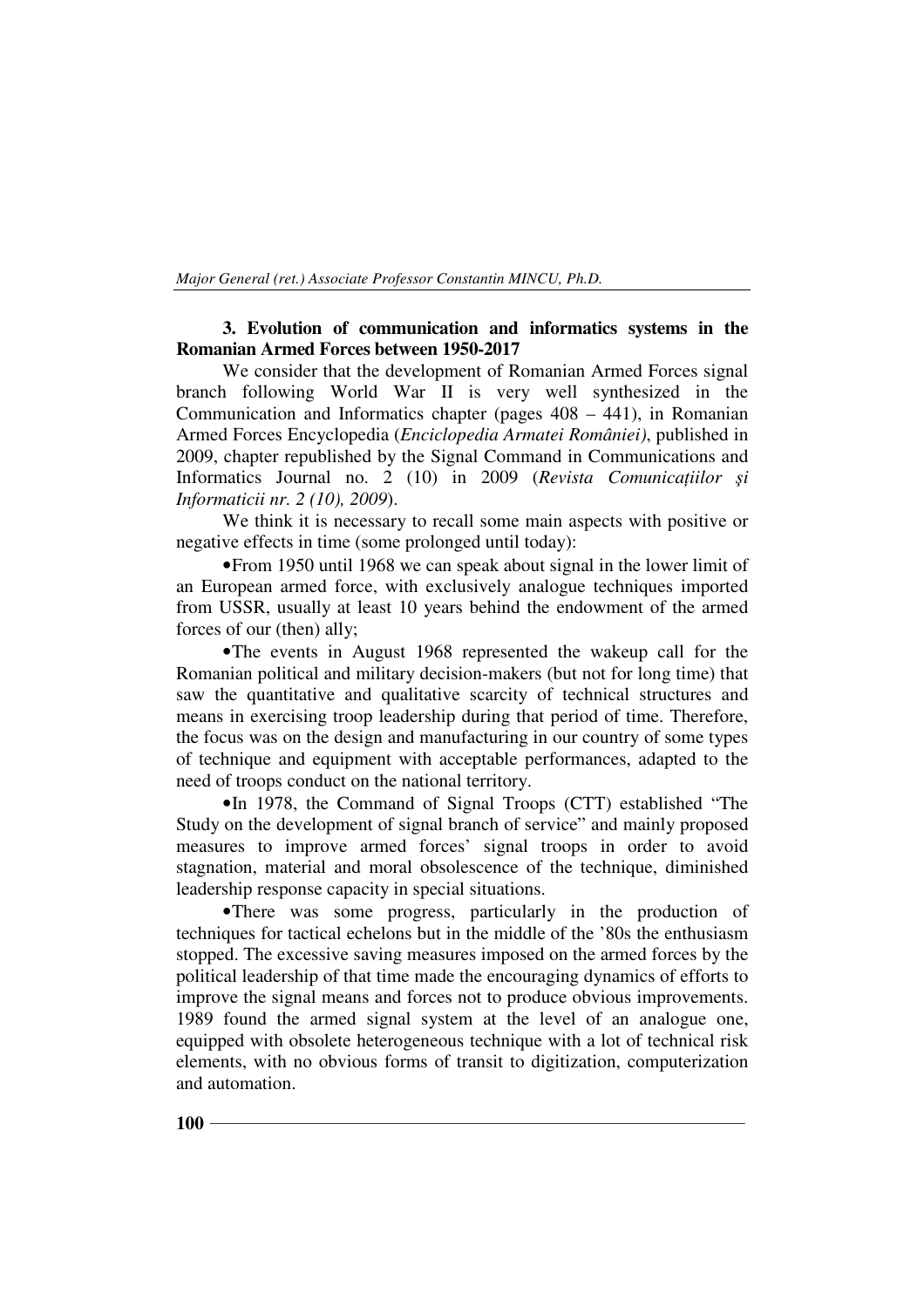•Since 1990, a new process of modernization of military signal has started, in all its aspects (human resources, organizational structures, technical systems and equipment), a process that has proven to be long and difficult, often carried out under hostile conditions, especially on the part of those who have the legal obligation to allocate a minimum of financial resources:

oAt the beginning of February 1993 in Signal, Informatics and Electronics Command (TIEC) the final form of *"The conception of organization and achievement of Romanian Armed Forces Signal System – STAR"* was defined;

o The mentioned conception was analyzed and approved in the Supreme Council for Countries' Defense meeting on 09.06.1993.

**It is necessary to mention that the unitary conception approved by Decision no. 0031 from 09.06.1993 was based on the following:** 

o The own experience in the Romanian Armed Forces accumulated along the years in the field of designing, achievement and use of military signal systems:

oExperience and advanced technologies in some armed forces in NATO countries (US, UK, France, Italy, Germany, Belgium) transmitted to our armed forces by publications, special books in the field, studies, analyses, direct meetings, etc.;

o Projected structure of our armed forces in the perspective of 2005-2015 years;

o Organization of armed forces leadership on the whole hierarchic scale at peace, crisis and war;

oProvision on fully safety and technical accuracy of information relations, based on some rules agreed with other state institutions with duties in the field of national security, defense and public order by using existent and gradually implemented resources ("network of networks" concept, based on organizational and technical solutions of interoperability).

•**Starting with 1994** we passed to the conceptual and technical grounding of *STAR Project* (RTP and HF and VHF Radio Program with frequency hopping stations), on the bases of consolidation of knowledge and access to information on the experience and technologies of Western modern armed forces and following the lessons learned along the participation of some Romanian specialists to the "Combined endeavor"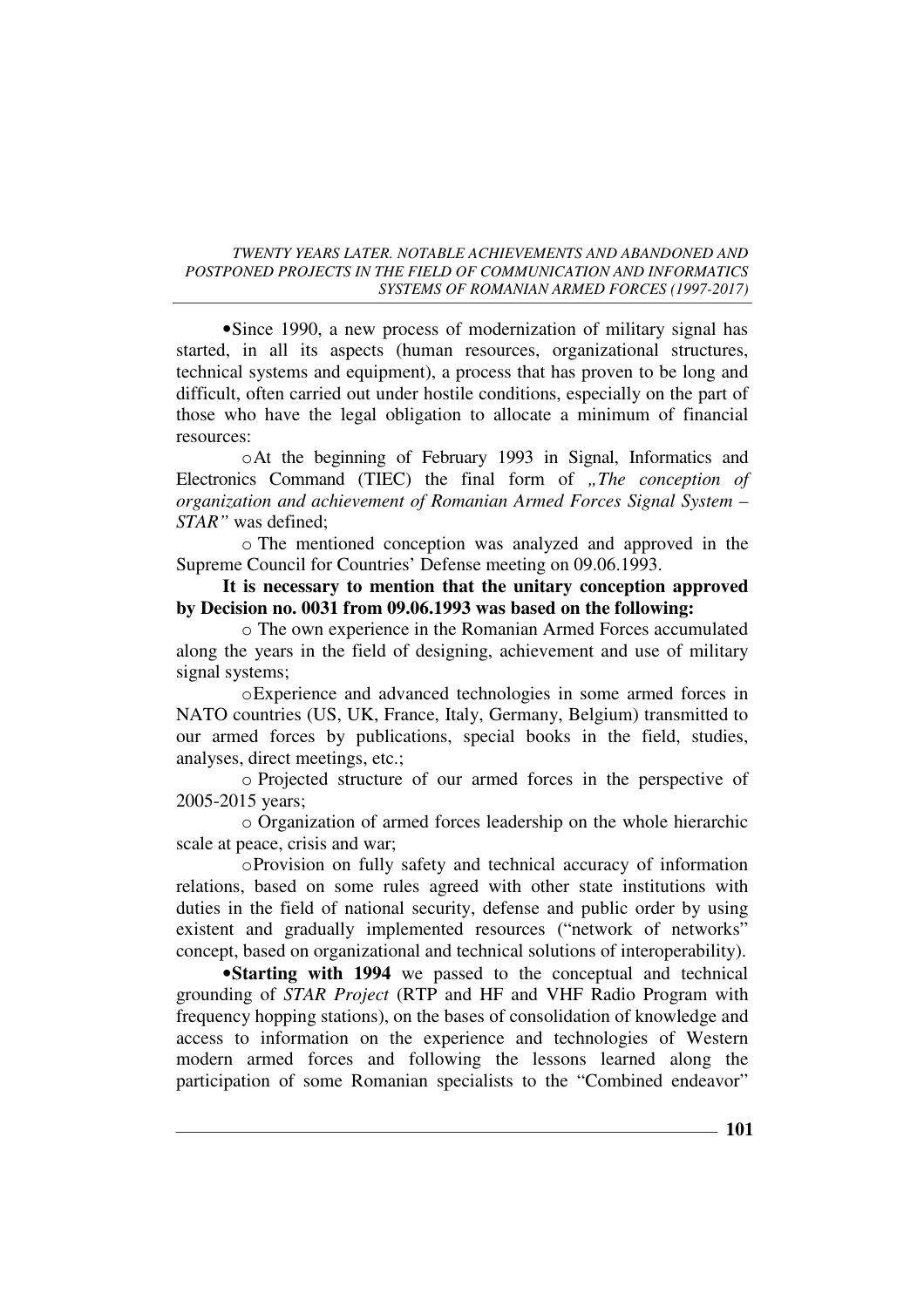series of exercises and to activities organized by NATO General Headquarters (after January 1995) and of some activities of Alliance's armed forces (US, UK, Germany, Italy, Belgium, etc.). An important role was played by the effort to fulfill the interoperability goals in the field of communications and informatics set by NATO in the process of preparation for adhesion (1995-2002). The implementation of these goals' requirements was clearly and unequivocally the first step in inviting our country, in October 2002, to adhere to the alliance with full rights and obligations.

 $\bullet$  Without many details<sup>3</sup>, we can say that until now big steps have been taken in consolidating some modern communications and informatics systems without reaching yet the level of strongly integrated C4ISR (+variants) systems, particularly because of the lack of allotted financial resources.

•Military and civilian specialists familiarized with the evolutions in Romania in-between 1990-2017 appreciated almost unanimously the phenomena produced:

o the poor condition of whatever remained from the so-called ", defense industry";

o the wrong policies applied between 1990-2017 in maintaining and consolidating some sub-fields with technological and scientific potential in Romania;

othe employment of poor and sometimes fraudulent management that fully contributed to the bankruptcy of some productive units;

o the existence of unlawful interests in obtaining the land on which the production units of the fighting equipment and machinery were situated (and these actions are still in progress);

othe discouragement of private companies that appeared in Romania with defense products and services, and resorting, sometimes without arguments, only to imports;

oThe lack of political factors' interest in army endowment and the under-financing of major projects, the making of negative budget rectifications and the establishment of strong bureaucratic and other nature barriers, leading to the beginning of tender procedures only in September-

<sup>&</sup>lt;sup>3</sup> Communication and Information Journal (Revista Comunica<sub>*†iilor și Informaticii)*, no. 2</sub> (10)/2009, pp. 30-36.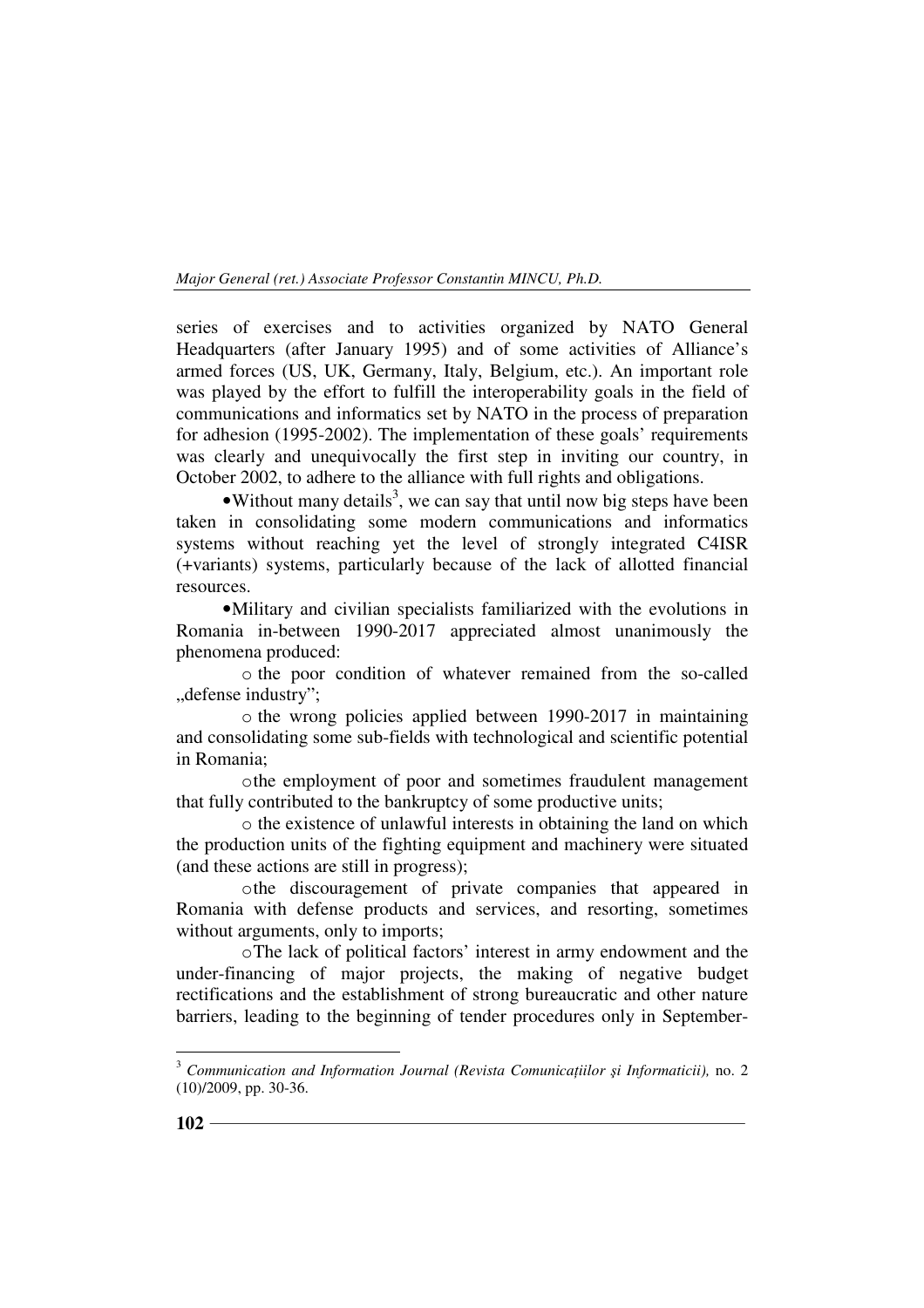October of each year, with the loss of funding due to lack of time (this phenomenon even seems to be done on purpose);

oThe loss of specialists of great value, some with unique specialized training who, due to lack of resources and prospects, were forced to leave in other areas or even emigrate;

oThe complete indifference of the political factors with responsibilities in national security and defense for the export of equipment and services in the defense field to the markets that Romania had had and for those products that have remained or could be made competitive (the export has diminished from 800 million USD per year between 1985 and 1989 to 50 million USD per year at present). The explanations given by the decision-makers lack credible arguments and are, consequently, unconvincing.

•The transformation of the Armed Forces Planning process (the famous PAAP) into a real farce, as it can be clearly demonstrated in the following reasoning: let us assume that the military, having the right arguments, sets the endowment needs for the next year at 100 LEI. The government says it is a crisis and it only allocates 10 LEI, the Defense minister and the generals report that they are happy and they will make do with 8 LEI. The year passes and in December, it is found that they actually received (by deliberate action) only 2 LEI. It is clear that Romania will only have a Defense of 2 LEI worth.

•In the context of the above mentioned facts, we present a fragment from an interview given by George Friedman, the founder of STRATFOR to journalist Anne-Marie Blajar, hot news.ro, November 16, 2010, regarding the situation of Romania (Romanian political and military decision-makers could study the whole Interview and take notes):

"[...]Another thing that (Romania) has to have is armed forces. You are not taken seriously in this world unless you have an army. You will say it is expensive. And I will tell you to look at the past century: 5% of GDP would be a colossal amount, but I am sure you would have paid much more to avoid the Russians and Germans. If you think there are no threats anymore and they will not exist, then you are in a very rational position. On the other hand, you have to think that in this part of the world there was no century without a tragedy. And under these circumstances 5% does not mean so much.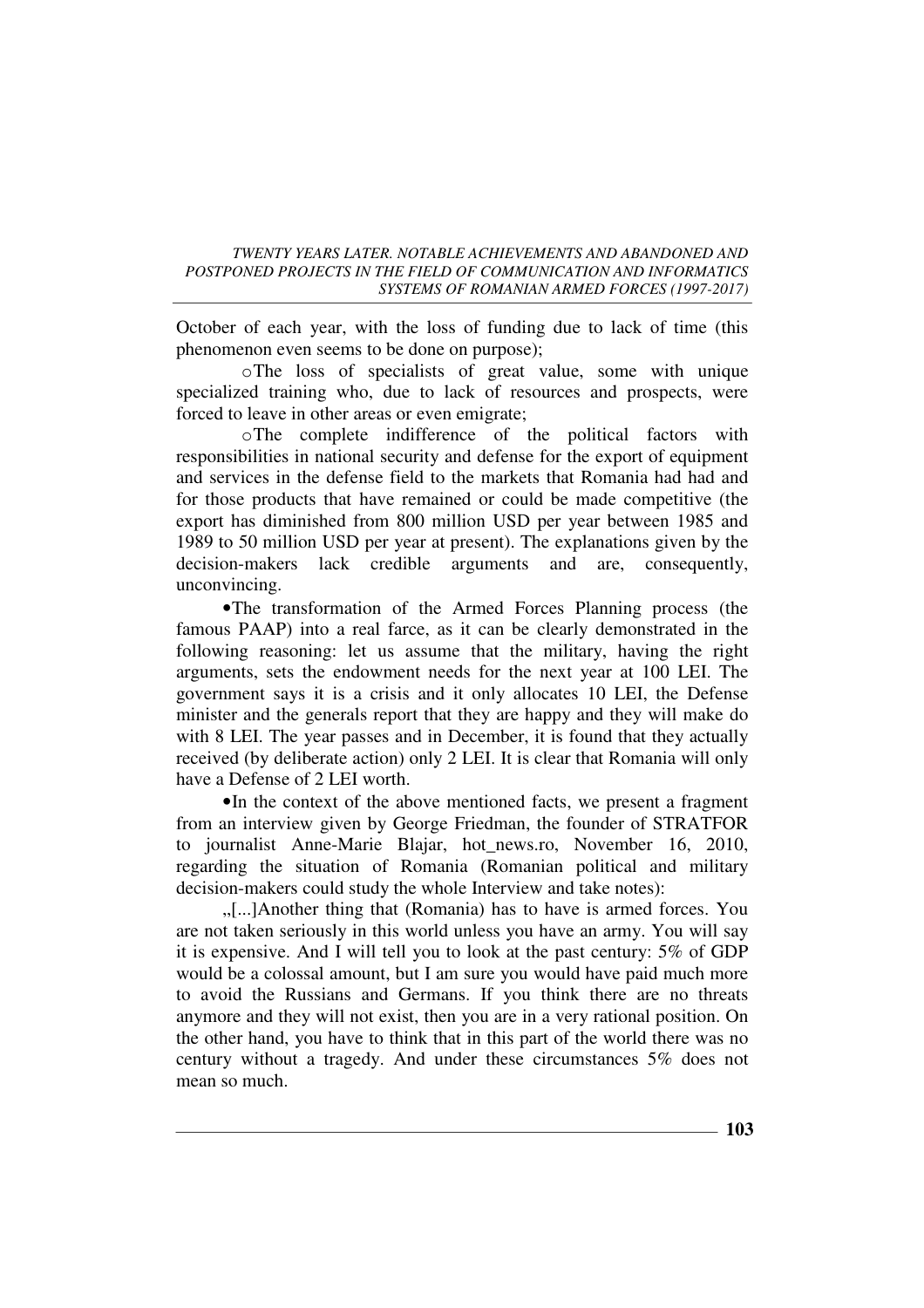Poland believed in 1939 that it had a relationship with the Germans and the Russians, which made it unnecessary for the radical upgrading of its army.

There are two issues: firstly, you cannot help a country that collapses in a week. And secondly, in this world no one helps a country that cannot help itself. The idea that the Germans will send young people to fight and die in the interest of Romania is not rational. You can argue that Russia will not be aggressive, maybe it will not be, but in the past, every time an East European country had bet that another one would not be aggressive, it lost. If you build your Defense and they are not aggressive, you have wasted some money. If you build your Defense and therefore they are not aggressive, you will never know it. But if you build your Defense and enemies do come, then alliances mean something. No one will send their children to defend you. I have two children in the US Army: my daughter has been in Iraq for 25 months, my son is in the Air force. They do not come here to defend the Romanians.

If it is in our interest, then it is another problem. One thing that the Romanians, like a mature nation, must ask themselves is how to turn this into the interests of the Americans? ..."

## **4. Strengths of Romanian Armed Forces CIS based on the principles developed and applied in the NATO member countries' armed forces**

In the title of my article I refer to the latest twenty years (1997-2017) because in 1997 a series of important events took place for the army in general and especially for communications:

•On April 30, 1997 the Communication and Informatics Directorate is established in the General Staff (DCI/SMG);

•In the spring of same year the first three centers from the Permanent Signal Network (RTP) were created, as the main part of the new Signal System of the Romanian Armed Forces (STAR), following long theoretical and practical efforts undergone in an atmosphere of hostility and continuous attacks (1993-1997). In 2002, RTP was about 60% of what was specified in the provisions of the Project, and in 2010 it became 100%.

•HF and VHF with radio hopping frequencies reached 50% in 2002.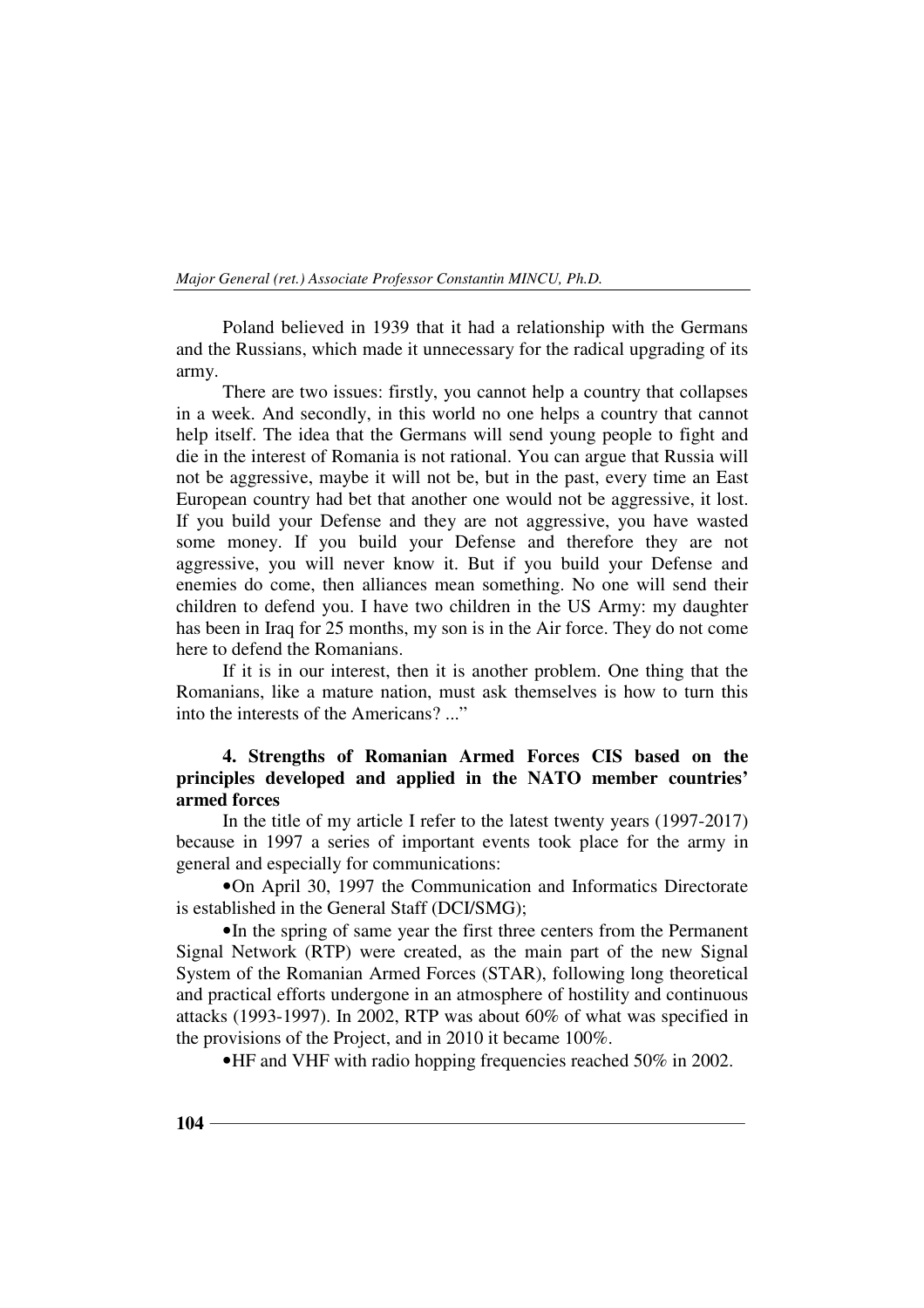In addressing this point, a thorough and comprehensive analysis of strategic, operational and tactical issues is needed on the following: the structure of the forces, the peace arrangement and possible variants of war, the organization of command and control (human resources, state-of-the-art technology, layout of driving points on the entire hierarchical scale, management reservation, etc.).

**Thus, the following principles were materialized which can be considered as strengths.** 

**The system is military,** with unique leadership achieved by the specialized bodies of General Staff (Communications and Informatics Directorate and Communications and Information Command). This system is based on military principles, on peace and war situations, different from other commercial or special systems. The predominance of the strategic, operational and tactical requirements with respect to the technical requirements can be defined as follows:

•It is automated, secret and multiple reserved.

•It is based on military standards and requirements, as a condition of interoperability with tactical mobile systems and with NATO and Allied armed forces.

•The system is permanently in readiness (combat) mood through the management and operation service provided by well-trained and motivated specialists.

•A complete secrecy of the structures of the existing system at peace and its development at war is ensured (or should be ensured).

•The STAR structure has the real capacity to provide some independence from the current and future layout of the control points and device elements.

•There has been and continues to be a radical change in the share of signal in the system - the percentage reduction of voice signal in favor of data transfers.

•The possibility of rapid reconfiguration of the broadcasting system is ensured in relation to the complex conditions of a possible war:

- Permanent signal network at peace RTP/RMNC;

- Strategic signal network at war, by adding new mobile and fixed centers in RTP/RMNC.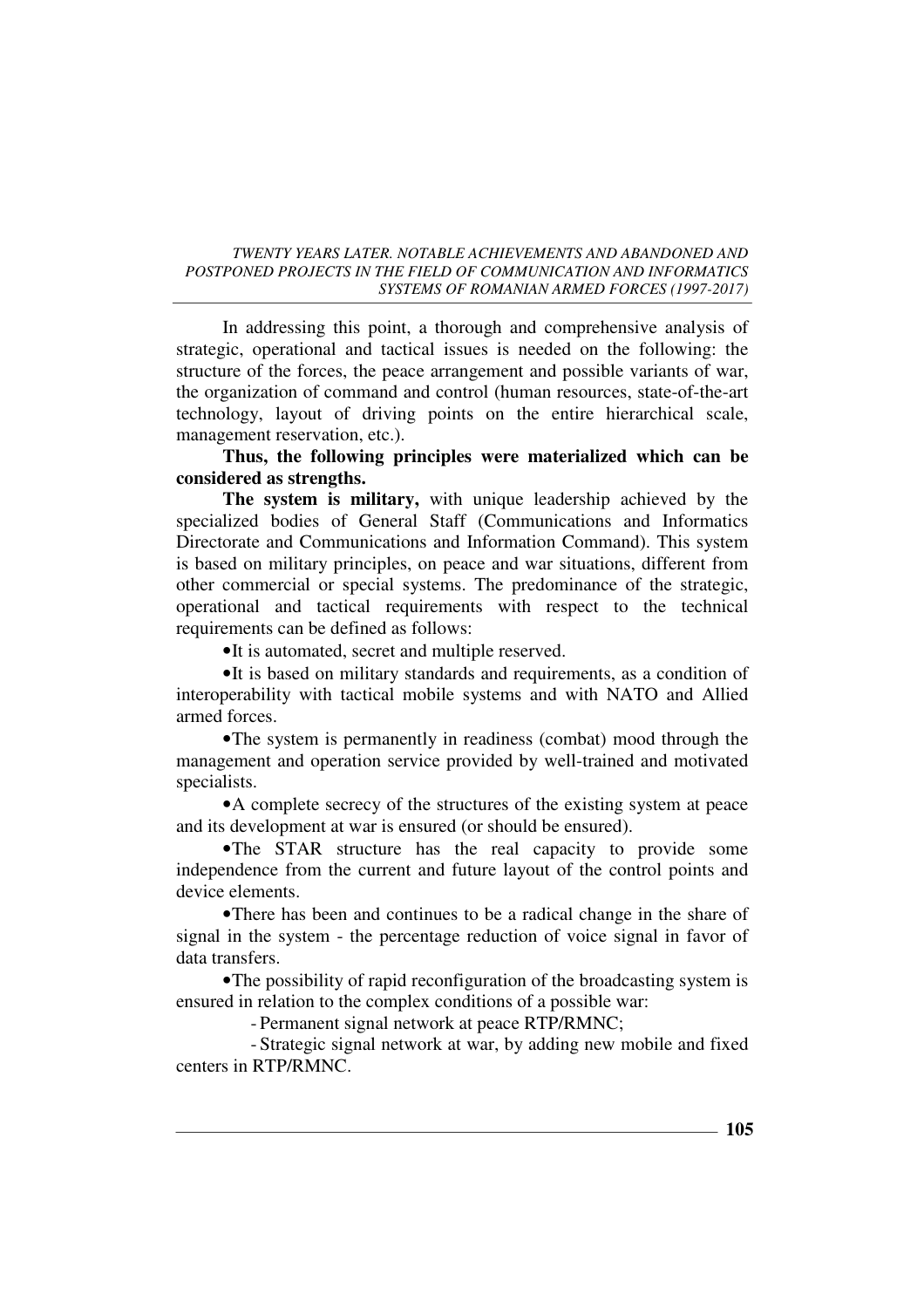• An enhanced independence (now necessary) from the commercial networks (channels provided by these means become complementary).

• A high reliability (see books and studies on this subject) to ensure uninterrupted connection and in the event of permanent or temporary dismantling of up to 50% of its elements.

• RTP/RMNC elements are located in the territory so they can be defended by the army units in the area.

•Provision of radio-relay equipment and radio with frequency agility (the ability to "escape" from jamming and interception of the enemy).

•Ensuring interoperability without organizational and technical problems with NATO similar systems.

•Establishing an interconnection solution with other special systems on the basis of the arrangement of bidirectional access gates without a subordination relationship of the armed forces' system and an exaggerated dependence on their administrators. The main issue here is the military principle whereby the commander of the operation (the battle) relies first of all on his own human and technical resources and does not have to ask for communications from others, no matter how good they are supposed to be.

**These strengths (principles) present in the STAR conception, in the Technical Project** and related documents (over five hundred thousand pages) which were approved by several CSAT decisions, orders of the Minister of Defense and the Chief of General Staff, cannot be the object of self will (without operational and technical arguments) of several officers from the Communications and Information Section and the Communications and Informatics Command, who after 2010 ignored them or destroyed them, for purely commercial reasons, by resorting to certain suppliers, "designated on purpose", and who greatly contributed to transforming the systems into a mournful monk pot.

If they want to change everything, they must obtain approval from the same forums (CSAT, the Minister of Defense, Chief of General Staff). If not, they could face even criminal consequences in crisis or war situations.

We will see (obviously still briefly), in the following chapter related to vulnerability, the huge dangers these systems are exposed to primarily for internal and then external reasons.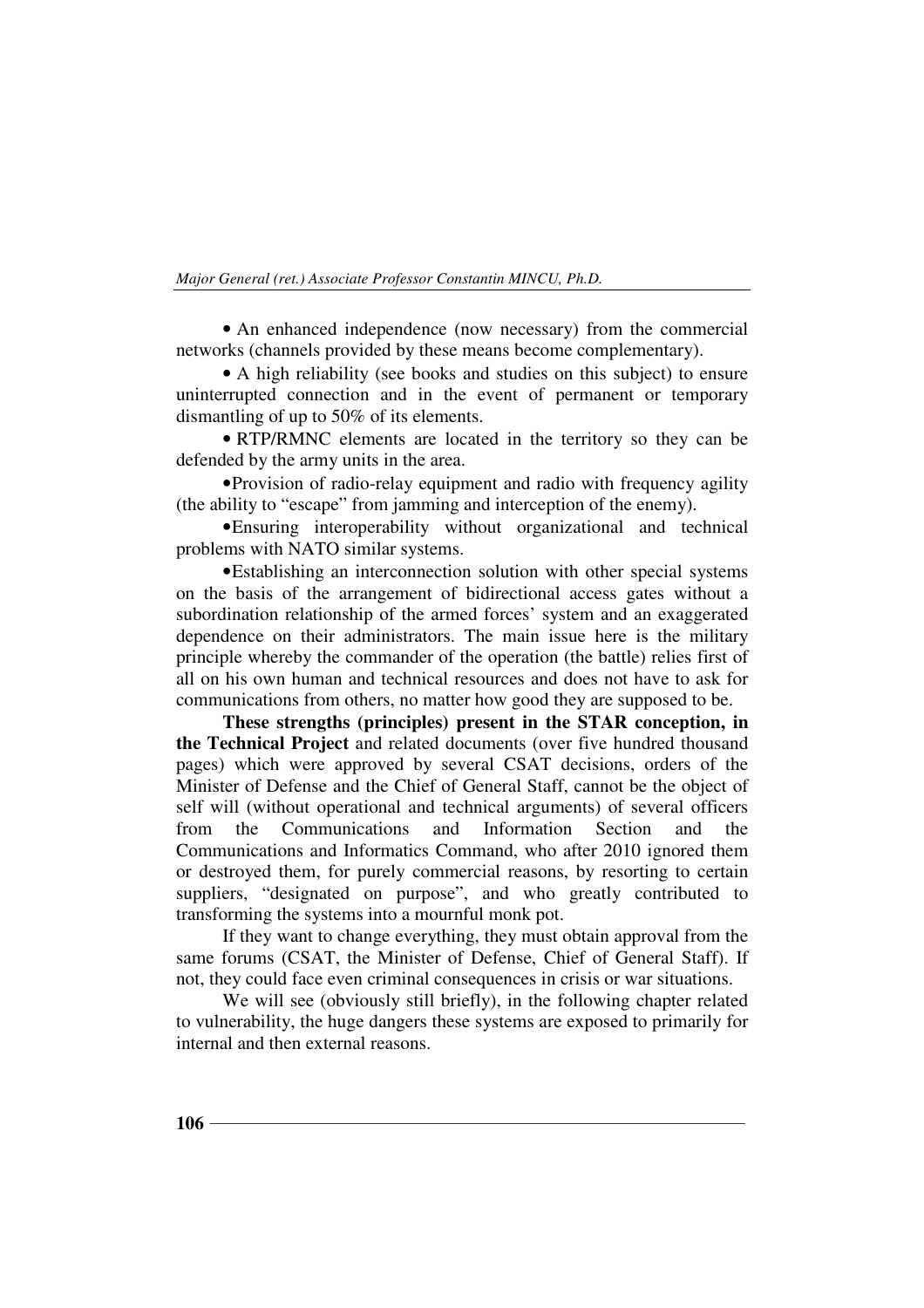## **5. Internal vulnerabilities, failures, abandoned and postponed projects**

As justifiable as possible, with operational and technical arguments, military communications and information systems represent a vital part of Romania's critical infrastructures. On this topic, we published in 2010 an article<sup>4</sup>, with some issues regarding the provision of their physical and information protection, in the context of ever-increasing threats. There are other authors who have published studies and articles on this subject, with a clear intention to raise awareness of political and military decision-makers, and to prompt the taking of concrete measures of development and protection<sup>5</sup>.

Unfortunately, these measures are completely lacking, and planners, designers and users of military communications systems seem to serenely ignore this complex and difficult to manage issue.

In the following lines, we will not resume the ideas we wrote in 2010, but we will refer to some concrete issues that, on short and medium term, will create dangerous situations for the country's Defense capability.

We will mainly refer to the current state of RTP/RMNC because of the total dereliction of normal maintenance and repair work since 2010. As far as we are concerned, the situation is due to a mix of causes: sheer irresponsibility, lacking professionalism, precarious training in the field of strategic and operative knowledge, evil considerations and servility towards persons who issue aberrant orders, all of which result in the undermining of the country's Defense capacity, in a fully documented and qualified way including criminal intent. **Let us explain:**

•Between 2010-2017 minimal maintenance activities were not completed, except for 12 of the centers.

•Mending some equipment and modules was practically abandoned; in warehouses there are hundreds of dysfunctional elements.

 $\overline{a}$ 

<sup>&</sup>lt;sup>4</sup> Constantin Mincu, *Sisteme și Rețele de comunicații și informatice militare și speciale, ca parte vitală a infrastructurilor critice ale României, Asigurarea protecției fizice și informaționale a acestora*, Revista de Științe Militare a Academiei Oamenilor de Știință din România, nr. 2/2010.

<sup>5</sup> Gr. Alexandrescu, Ghe. Văduva, *Infrastructuri critice. Pericole, amenințări la adresa acestora. Sisteme de protecŃie,* Editura UNAp, Bucureşti, 2006.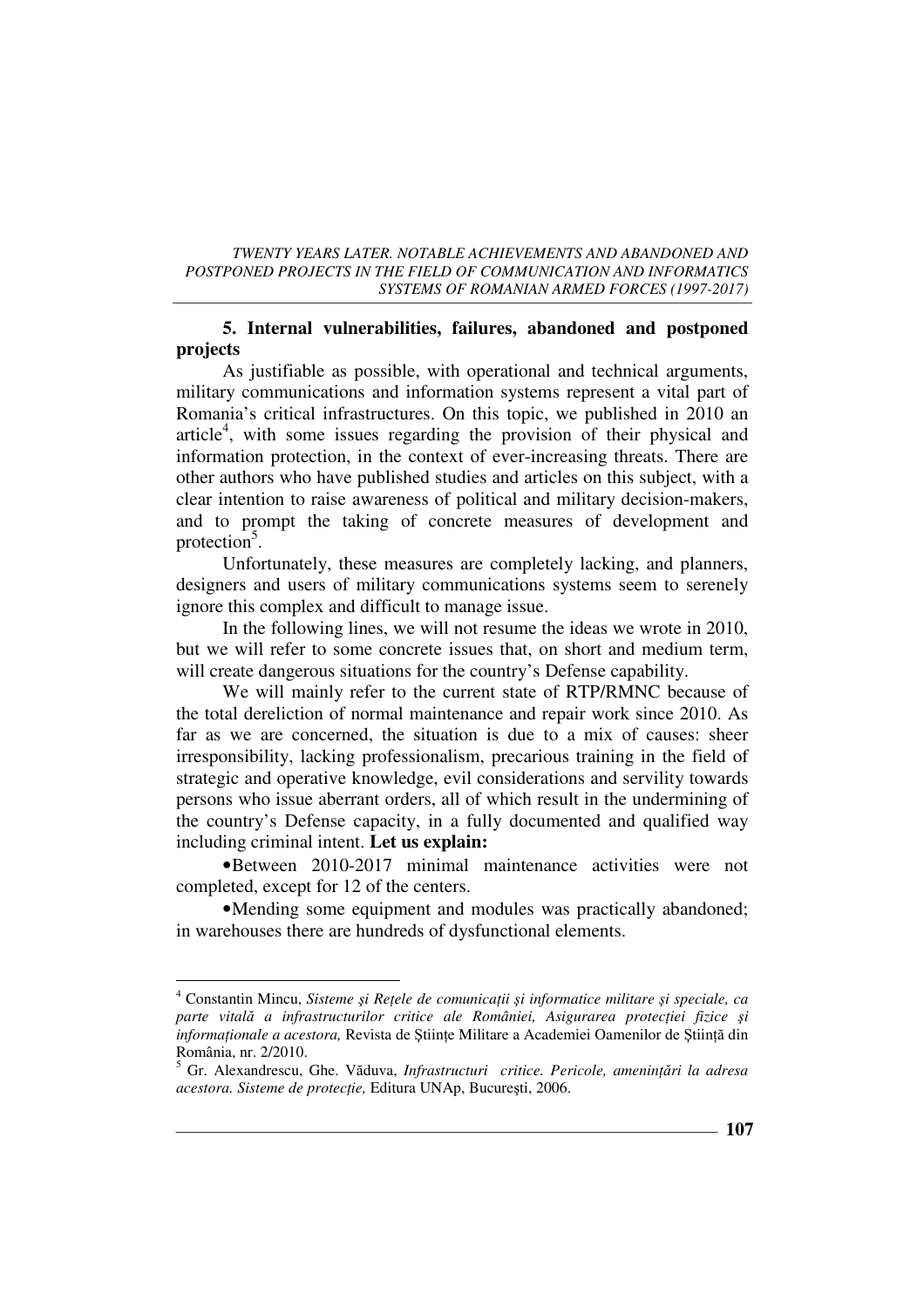•In the last four years, some maintenance works were attributed to clients on the basis of pressures by politicians and on a single criterion - the "dumping price" of companies with no operational and technical connection to such a complex national network which still is RTP/RMNC. The effect is the destruction of this national and military asset in the shortest possible time. **Let us explain the effects that are already taking place:** 

oBlocking telephone calls and data traffic for specific MoD applications generated by the disconnection of high-bandwidth interfaces, which determines traffic concentration on low-capacity connections (2) Mbps), a phenomenon that produces saturation thereof;

oAnomalies in the operation of the bit synchronization processes that take place between communications equipment, with obvious repercussions in the quality of voice and data connections, anomalies caused by inadequate state of interconnected equipment (TDM and ATM switches, multiplexers, radio-relays, etc.):

- Impossibility to extend or even implement the late software version;

- The malfunctioning/non-compliance of ATM and TDM levels within RTP/RMNC, this situation being determined by the lack of modules, sub-modules, exchange sub-assemblies and related materials due to the failure to perform timely repairs in specialized laboratories.

•There were identified and diagnosed some causes in the low performance functioning of RTP/RMNC:

- The existence of some incomplete configurations of equipment;

- Repeated resets of equipment, which generate the alteration of software packages;

- Failure of subscriber units due to accidental short-circuits, accidental touching of terminations, inappropriate use of line and/or channel terminals;

- Damage to the bit synchronization network due to failure of the clock source modules.

•The low performance functioning of the RTP/RMNC management system leads to:

- Impossibility to keep up-to-date the global network database;

- Impossibility to update the communications centers in a centralized manner;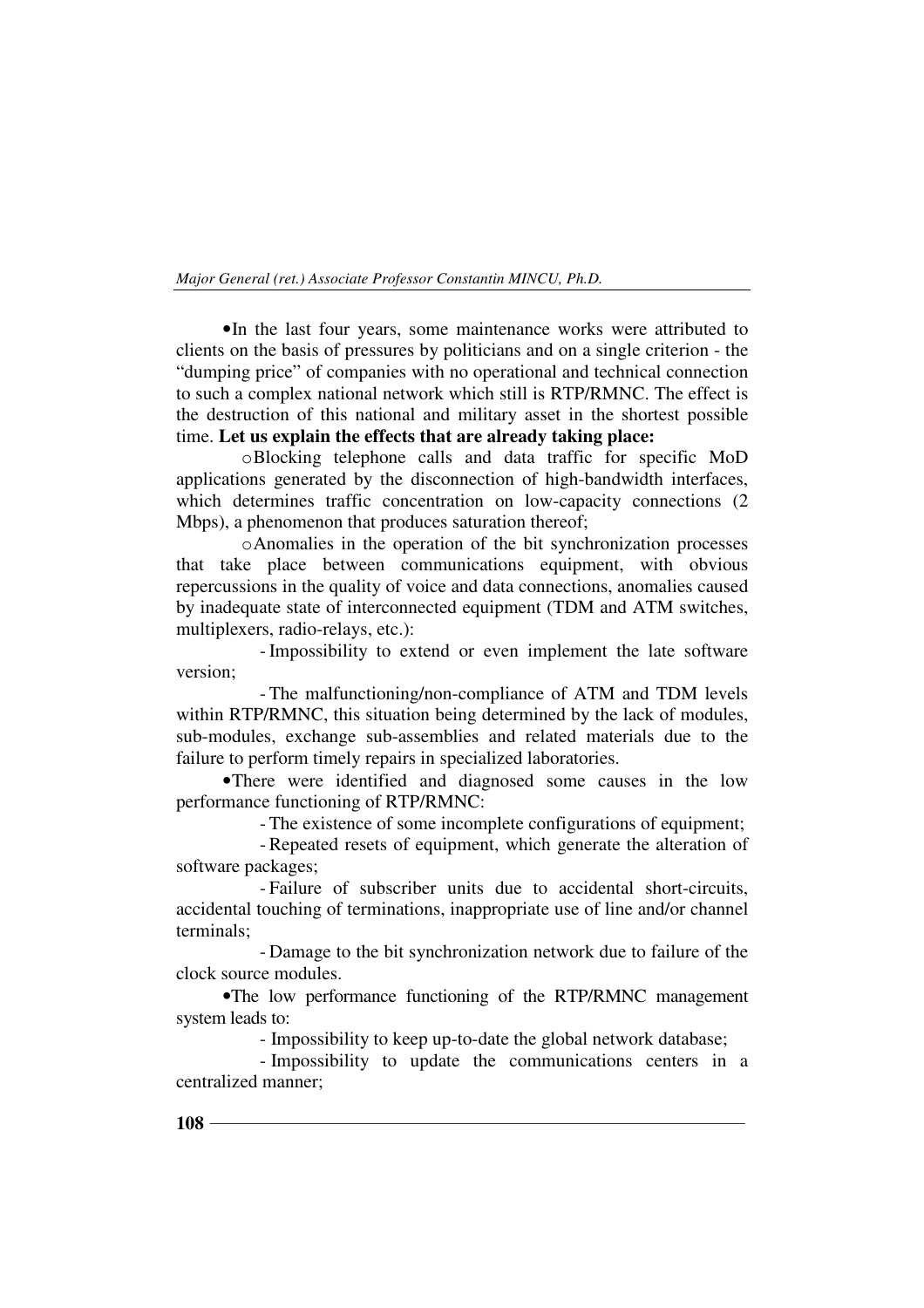- Impossibility to manage the alarms generated by the equipment and on these grounds the impossibility to take necessary measures to correct the inadvertencies.

•The rapid and irreversible degradation of waveguides going through breaks of radio links, generated by the lack/failure of waveguide pressurization equipment, corroborated with destruction of the excitatory membrane.

•Output of the temperature parameters of all the equipment, due to the lack/failure of the indoor air conditioning systems.

•Poor operation of the power/earthling systems, which can lead to equipment failure in the centers.

• Inappropriate operation of radiant systems (one of the causes being the desalination of the antennas), which generates the interruption of highcapacity flows.

**We have to state once more that, under the conditions of major malfunctions in RTP/RMNC**, the communications support for data network systems and applications that are transiting the network will be seriously affected with respect to the following aspects:

•Voice and data communications for all the users;

 $\bullet$ INTRAMAN·

- •SCCAN (Air Police, FDEX, SIMIN, RAP, LAP etc.);
- •MoD video-conference:
- •CRONOS

•Communications connections with the theatres of operations;

•Communications connections with NATO and EU systems;

•CBRN Surveillance and Warning System.

**Other threats and internal vulnerabilities can be added to the above:** 

•Lack of preoccupation to get and maintain information superiority;

•The often flagrant discrepancy between information requirements for decision-making and leadership of national security actions and the real possibilities of acquiring them;

•Inadequate design, organization or operation of information systems;

•Endowment of information systems with means of data collection, communication and poor performance computers that are difficult to exploit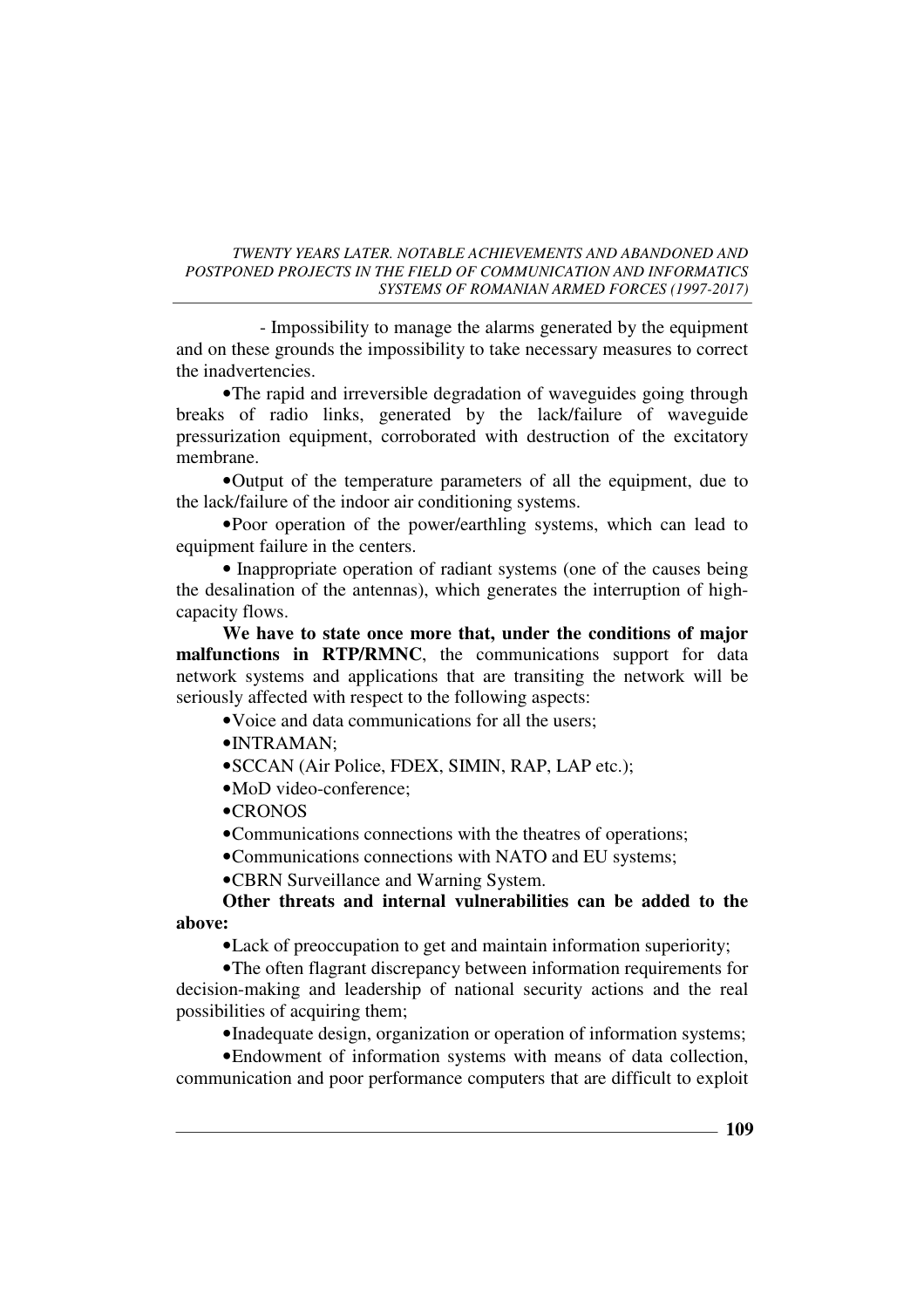and to be ensured protection, their misuse (see the mix of non-performing commercial equipment introduced in RTP/RMNC in recent years);

•Lack of understanding of the internal and international security environment and its influence on the information processes of the military structures;

•Inappropriate organization of databases, the existence of nonperforming software or intentional errors;

•Poor professional training and reduced experience of the personnel involved in organizing, operating and assuring the functioning of information systems (in our opinion, this phenomenon is found throughout the current hierarchical scale);

•Inappropriate classification of the categories of information and data on national security and erroneous certification of the right to access them;

•The disloyalty (increasingly obvious) of some people who exploit the technical equipment of information systems;

•Reduced security of data and information during the transmission of their storage, processing and display, unauthorized access of foreign persons.

**We also consider it necessary and, at this stage, we have to ask for the civil and military officials** who have a greater or lesser degree of involvement in military communications and information systems to perform a point-to-point surgical analysis to identify operative measures to put the systems back to work and to take appropriate physical and information protection measures due to the actual threats and vulnerabilities presented and others that may occur.

## **We should mention in this context the postponement or dereliction of vital systems for the Romanian Armed Forces, such as:**

•C4I tactical systems for tactical echelons (company, battalion, brigade, division), under the command of Land Forces Staff;

•The achievement only of islands with insignificant role in leading the forces;

•Unreasonable delays for specific Air Force Staff and Navy Staff systems;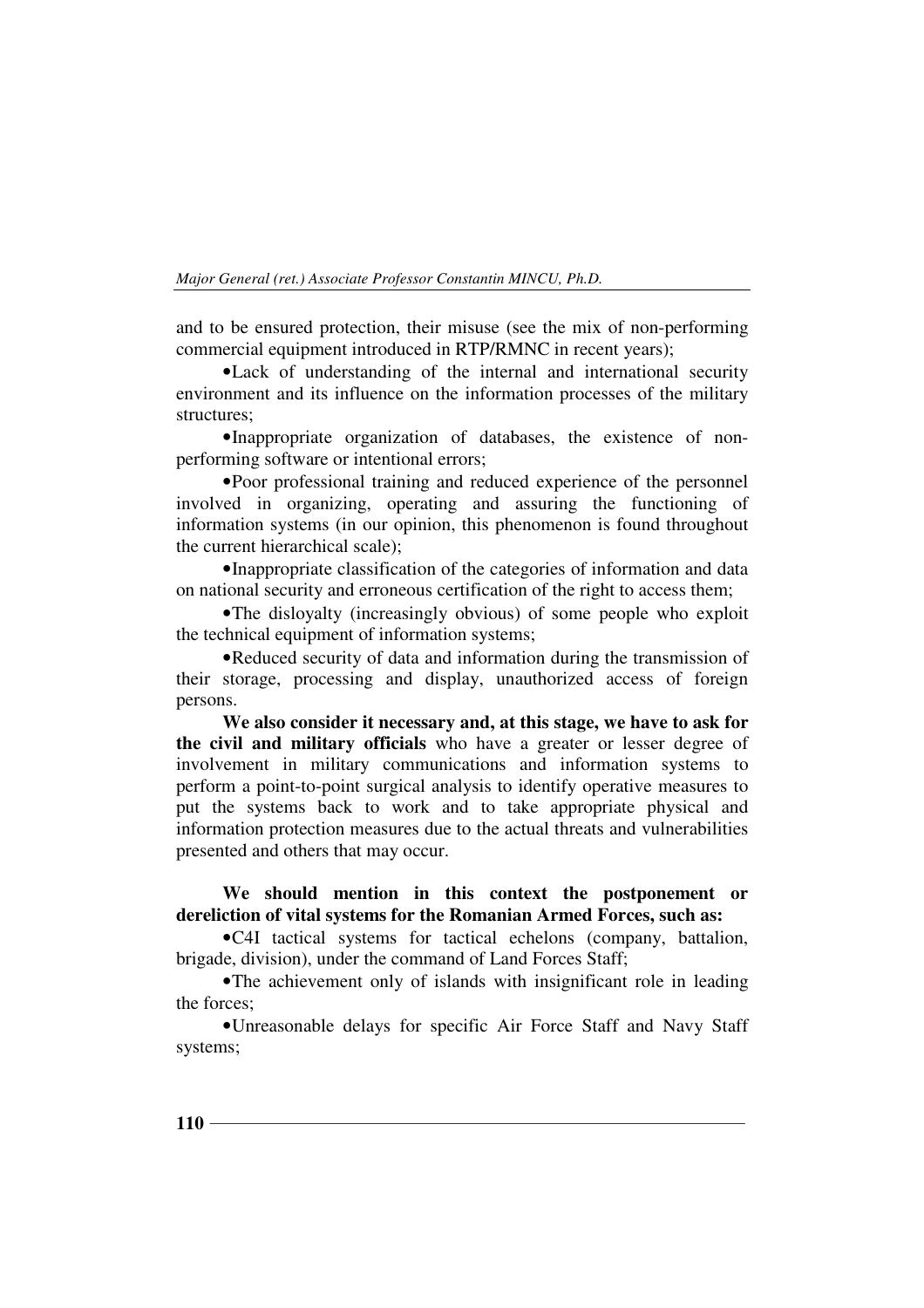•The failure to carry out the automated management of the radioelectronic spectrum.

There is a persistent lack of financial resources, but if nobody asks (more decisively) the political factor and the government does not allocate any money, they have other "priorities".

## **6. Vulnerabilities and external threats on C4I systems**

External information threats comprise the specific actions executed by potential adversaries and hostile forces to our country in order to forbid or harden the execution of decisional and operational functions on national security.

## **According to the conclusions drawn in the specialized literature<sup>6</sup> , the main vulnerabilities and threats are as follows:**

•Physical attacks against data sources and means of information transmission, processing and display;

•Electronic attacks on means of collecting, transmitting and collecting information;

• Cyber-attacks against the information systems of information security structures for national security and those of economic, financial, diplomatic organizations etc.;

•Software piracy;

 $\overline{a}$ 

•Physical and electronic attacks on the decision-making bodies of our state (Presidency, Parliament, Government, Ministries, etc.) related to national security;

•Psychological attack on all decision-making and action structures of our country (political, economic, social, Defense, etc.).

These threats are not new, they are generated by the development of the information society itself, but we need to know, carefully study and precisely determine the appropriate measures to combat them.

It is well known that the purpose of collecting information for national security is to ensure accurate knowledge of the international situation, especially in the area of interest of Romania, the European Union and NATO, as well as the domestic situation in our country and in the

<sup>6</sup> J.S. Gansler, H. Binnendjic, Information Assurance, *Trend in Vulnerabilities, Threat and Technologies.*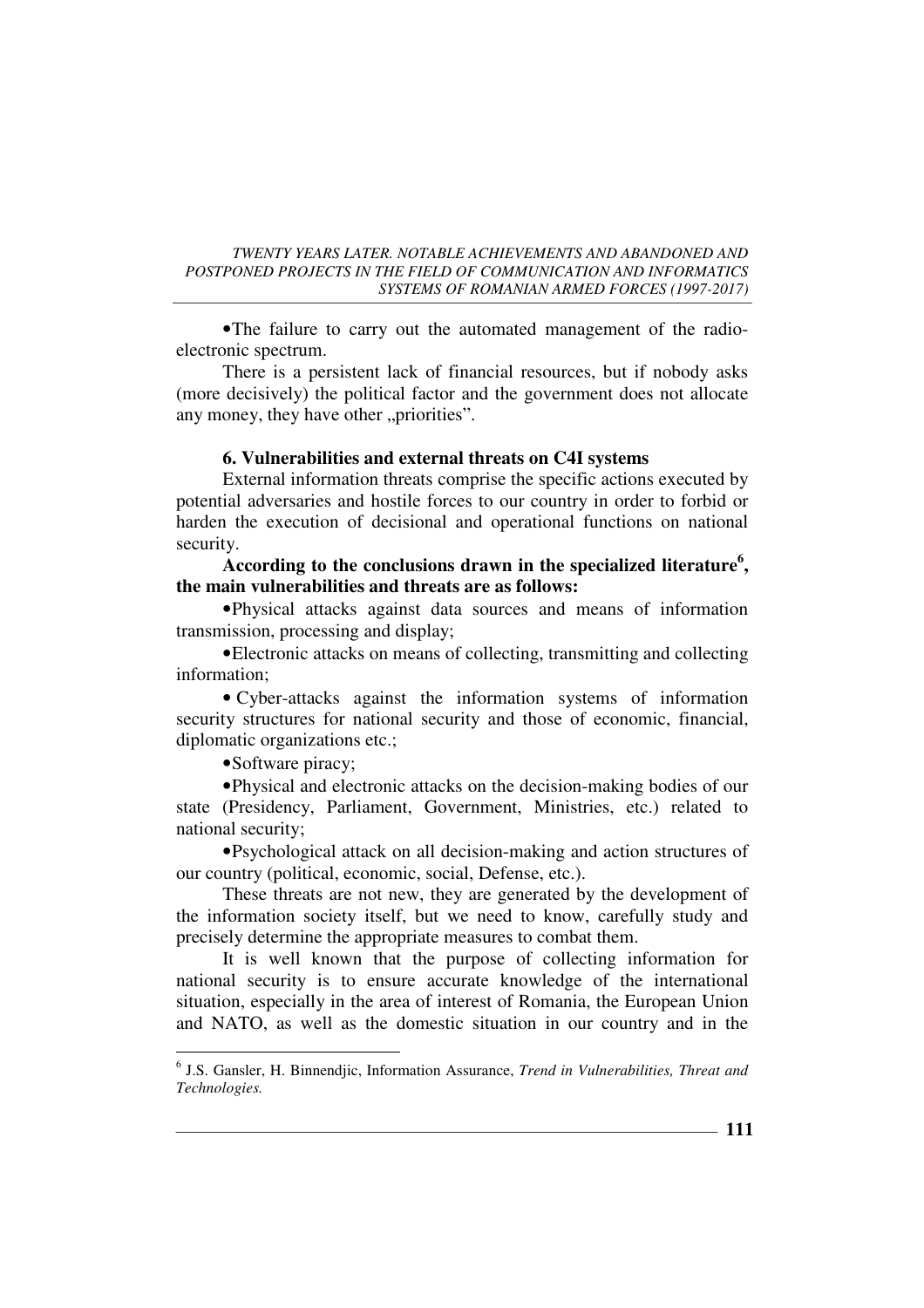neighboring countries, thus realizing the anticipation of some aggressive actions of potential opponents or hostile groups and, consequently, preventing surprise.

Along with these threats and vulnerabilities presented above, many others can be identified by studying literature and by conducting case studies on events that have recently taken place in our area and around the world.

Prevention and protection measures must go beyond the declarative and academic phase and it is necessary for today's and tomorrow's decisionmakers to take concrete, visible and verifiable measures, obviously providing the necessary human and financial resources. That if we still want to exist as a state, if not, no.

## **7. Some conclusions**

## **The statements of General (Ret.) Colin L. Powell (AFCEA, 2006, Washington DC):**

•Civilian and military statesman have political and moral responsibilities to the combatants sent in the operation fields;

•Soldiers (understood as fighters, no matter the rank) cannot be the subject of propagandistic and politician actions, crocodile tears, expressed in the media, after misfortunes have happened, resulting in loss of young lives;

•Endowment with weapons, IT & C equipment and military means of protection must be the zero priority of the US Army (author's note - and any other military);

•Modern wars and conflicts have unquestionably proven that the importance of C4ISR systems has grown exponentially, from strategic to soldier level, meaning real-time visualization of the space of operations, relevant information for fighters, aspect which saves lives more than the thickness of any armor.

**The evolution of the field** (CIS, C4ISR, etc.) continues at an alert pace in the NATO and non-NATO armed forces (Russia, China, India, etc.) in the tough competition for winning and maintaining information superiority.

**The rapidity of change** is evident in the field of computers and software applications, in the development of space technologies, the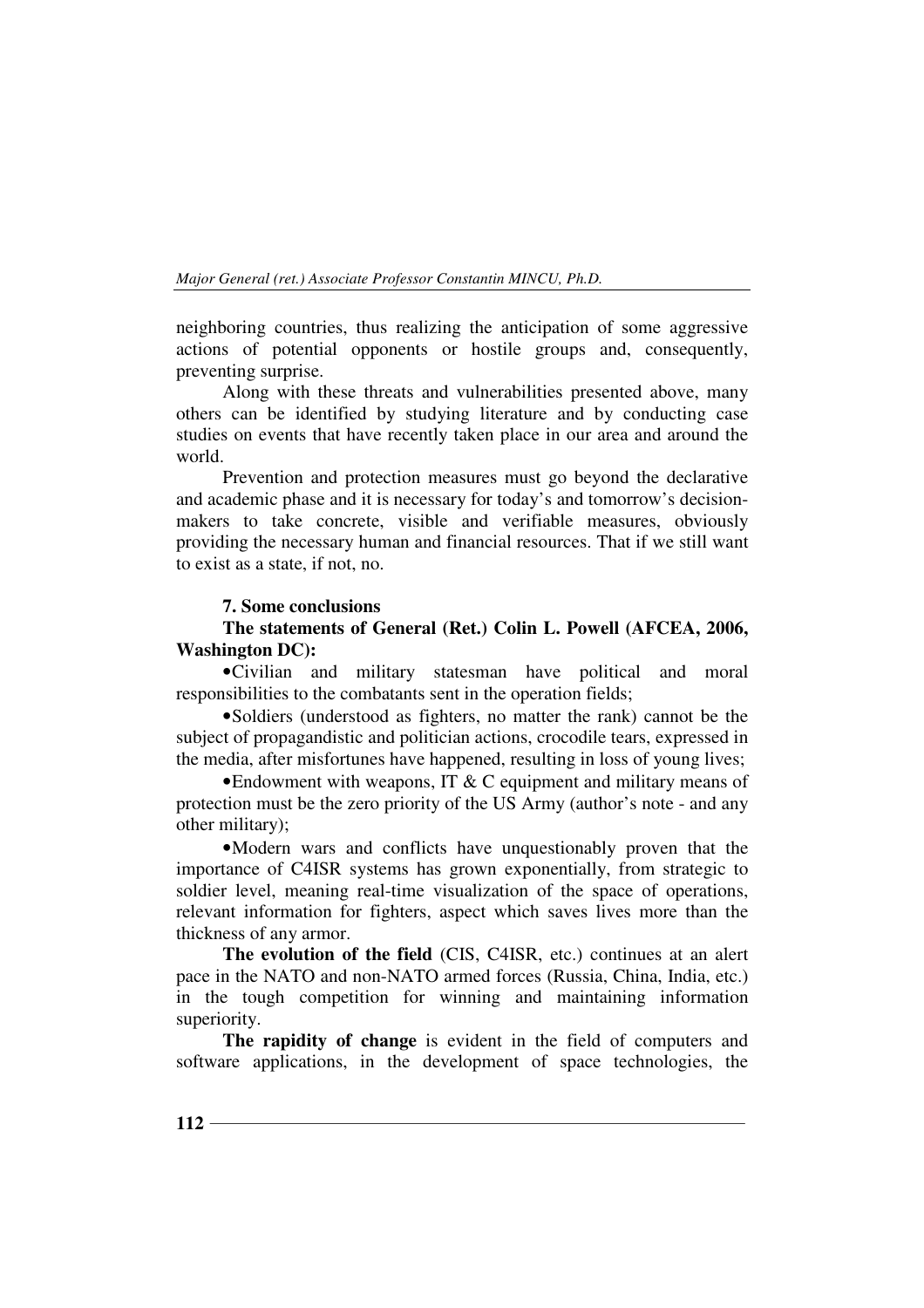miniaturization of components and equipment, which directly contributes to increasing mobility and troops' protection.

**Microelectronics, Informatics, Robotics, Nanotechnology** are contributing to the development of new, increasingly sophisticated weapon systems.

**The Romanian Armed Forces** moved in the right direction (in the context of harsh financial constraints) in the period 1994-2006, but after that, practically, abandoned the C4ISR modernization programs and projects; the main structure affected because of that being Land Forces Staff, its large units and subordinate units. No real possibilities for good change in the future seems to be identified.



- \*\*\* *Classified Information Protection Act*, no. 182/2002, published in the Official Gazette no. 248/2002 (In Romanian: *Legea privind protecția informațiilor clasificate*, nr. 182/2002, publicată în Monitorul Oficial nr. 248/2002);
- \*\*\* *Concept of organization and realization of STAR,* Command of Communications and Informatics, Bucharest, 1993 (In Romanian: *ConcepŃia de organizare şi realizare a STAR,* Comandamentul Comunicațiilor și Informaticii, București, 1993);
- \*\*\* *Doctrine of Intelligence, Counter-Intelligence and Security of the Armed Forces*, Bucharest, 2005 (In Romanian: *Doctrina pentru InformaŃii, ContrainformaŃii şi Securitate a Armatei*, Bucureşti,  $2005$ :
- \*\*\* ENISA Risk Management/Risk Assessment (European Network on Information Security Agency);
- \*\*\* *General Technical Project of RTP / STAR*, General Staff, Bucharest, 1996 (In Romanian: *Proiectul tehnic general al RTP/STAR*, Statul Major General, Bucureşti, 1996);
- *\*\*\* National Security Strategy of Romania*, Bucharest, 2014 (In Romanian: *Strategia de Securitate NaŃională a României*, Bucureşti, 2014);